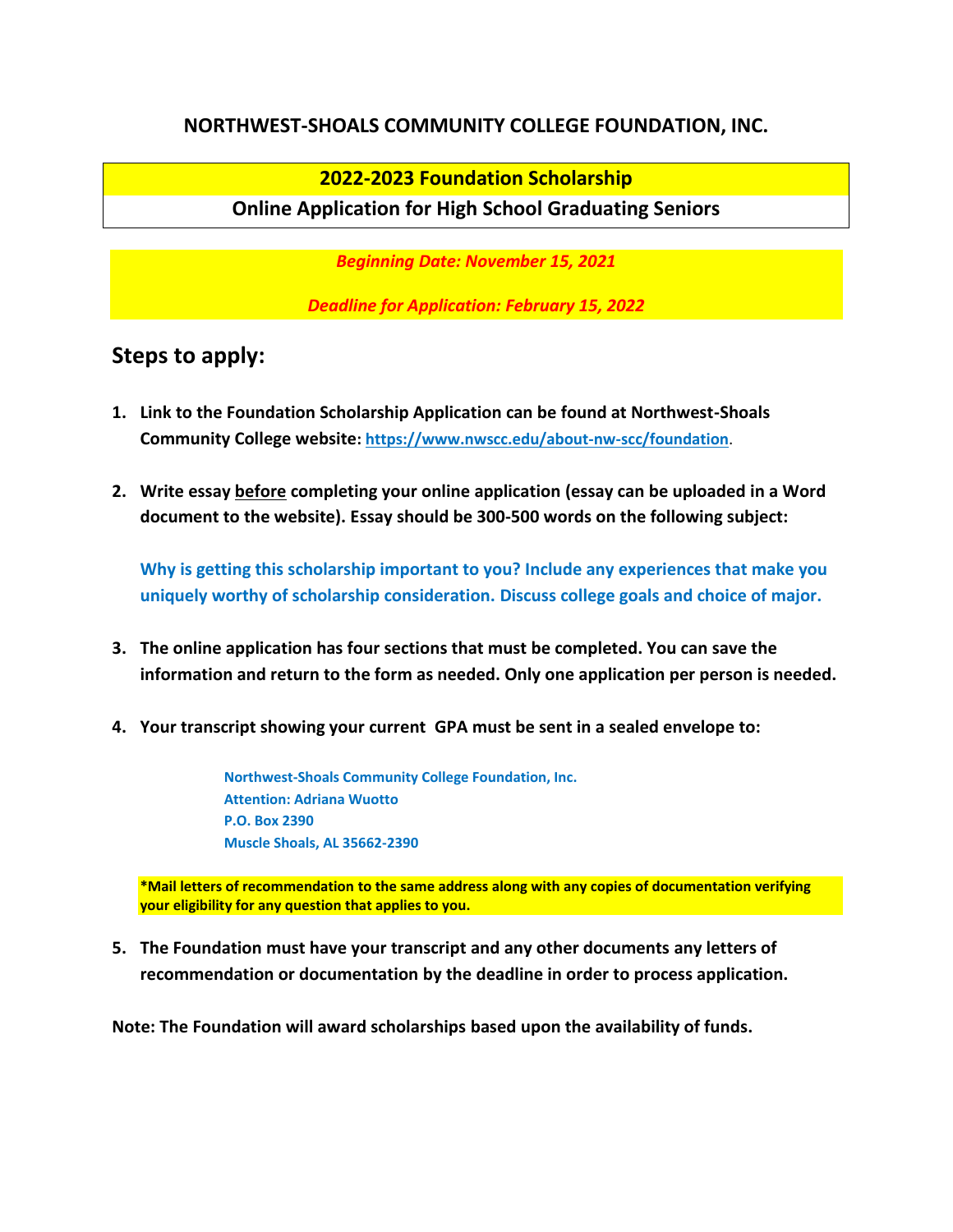# **Northwest-Shoals Community College Foundation, Inc. Foundation Scholarships for High School Students**

Northwest-Shoals Community College Foundation, Inc. offers a variety of scholarship for students. The NW-SCC Foundation Scholarship Committee selects recipients. Below is a list of Foundation scholarships:

| Scholarship                                                    | <b>Amount</b>                | <b>Eligibility</b>                               | <b>GPA</b>           |
|----------------------------------------------------------------|------------------------------|--------------------------------------------------|----------------------|
| <b>Alls Family Memorial Scholarship</b>                        | Award Amount: \$1,000/year   | Graduating senior with a                         | 2.5 GPA              |
|                                                                | \$500/semester.              | desire to pursue a                               | full-time status and |
|                                                                | One-year scholarship.        | Nursing degree at NW-SCC                         | continuous           |
|                                                                |                              | who may not qualify for                          | enrollment           |
|                                                                |                              | financial                                        |                      |
|                                                                |                              | assistance. Preference is Hale                   |                      |
|                                                                |                              | yville High School graduate.                     |                      |
| American Legion Florence/Lauderdale Award amount: \$1,000/year |                              | American citizen with no                         | 2.50 GPA             |
| Post 11 Scholarship                                            | \$500/semester               | criminal record.                                 | full-time status and |
|                                                                | One-year scholarship.        | HS graduate, GED or home-                        | continuous           |
|                                                                |                              | school graduate may also                         | enrollment           |
|                                                                |                              | qualify.                                         |                      |
|                                                                |                              | Child or grandchild of parent                    |                      |
|                                                                |                              | and/or grandparent who is a                      |                      |
|                                                                |                              | member of the                                    |                      |
|                                                                |                              | Florence/Lauderdale Post 11                      |                      |
|                                                                |                              | American Legion.                                 |                      |
|                                                                |                              | (Documentation Required)                         |                      |
|                                                                |                              | Student must reside                              |                      |
|                                                                |                              | in Lauderdale County.                            |                      |
| Aaron B. Singleton Memorial                                    | Award amount: \$1,000/year   | College-service                                  | 2.0 GPA              |
| <b>Scholarship</b>                                             | \$500/semester               | area graduating senior with                      | Full-time status and |
|                                                                | One-year scholarship.        | desire to further                                | continuous           |
|                                                                |                              | his/her education at NW-SCC                      | enrollment           |
|                                                                |                              | who may not qualify for                          |                      |
|                                                                |                              | financial assistance.                            |                      |
|                                                                |                              |                                                  |                      |
| <b>Ashley Darby Memorial Scholarship</b>                       | Award amount determined by   | <b>Brooks High School</b>                        | 2.5 GPA              |
|                                                                | accrued interest of account. | <b>Student</b> with a desire to                  | full-time status,    |
|                                                                | One-year scholarship.        | further education as a <b>science</b> continuous |                      |
|                                                                |                              | major or Nursing Program at enrollment           |                      |
|                                                                |                              | NW-SCC who may not qualify                       |                      |
|                                                                |                              | for financial assistance.                        |                      |
| Barry "Tyler" Rhea Memorial                                    | Award amount: \$1,000/year   | Phil Campbell High                               | 2.5 GPA              |
| Scholarship                                                    | \$500/ semester              | School graduating senior with full-time status,  |                      |
|                                                                | One-year scholarship.        | desire to further education at continuous        |                      |
|                                                                |                              | NW-SCC who may not qualify enrollment            |                      |
|                                                                |                              | for financial assistance                         |                      |
|                                                                |                              | otherwise provided.                              |                      |
|                                                                |                              |                                                  |                      |
| <b>Bill Lucas Memorial Scholarship</b>                         | Award amount determined by   | <b>Russellville High</b>                         | 2.0 GPA              |
| Endowment                                                      | accrued interest. One-year   | School graduating senior with full-time status,  |                      |
|                                                                | scholarship.                 | desire to further education at continuous        |                      |
|                                                                |                              | NW-SCC who may not qualify                       | enrollment           |
|                                                                |                              | for financial assistance.                        |                      |
|                                                                |                              |                                                  |                      |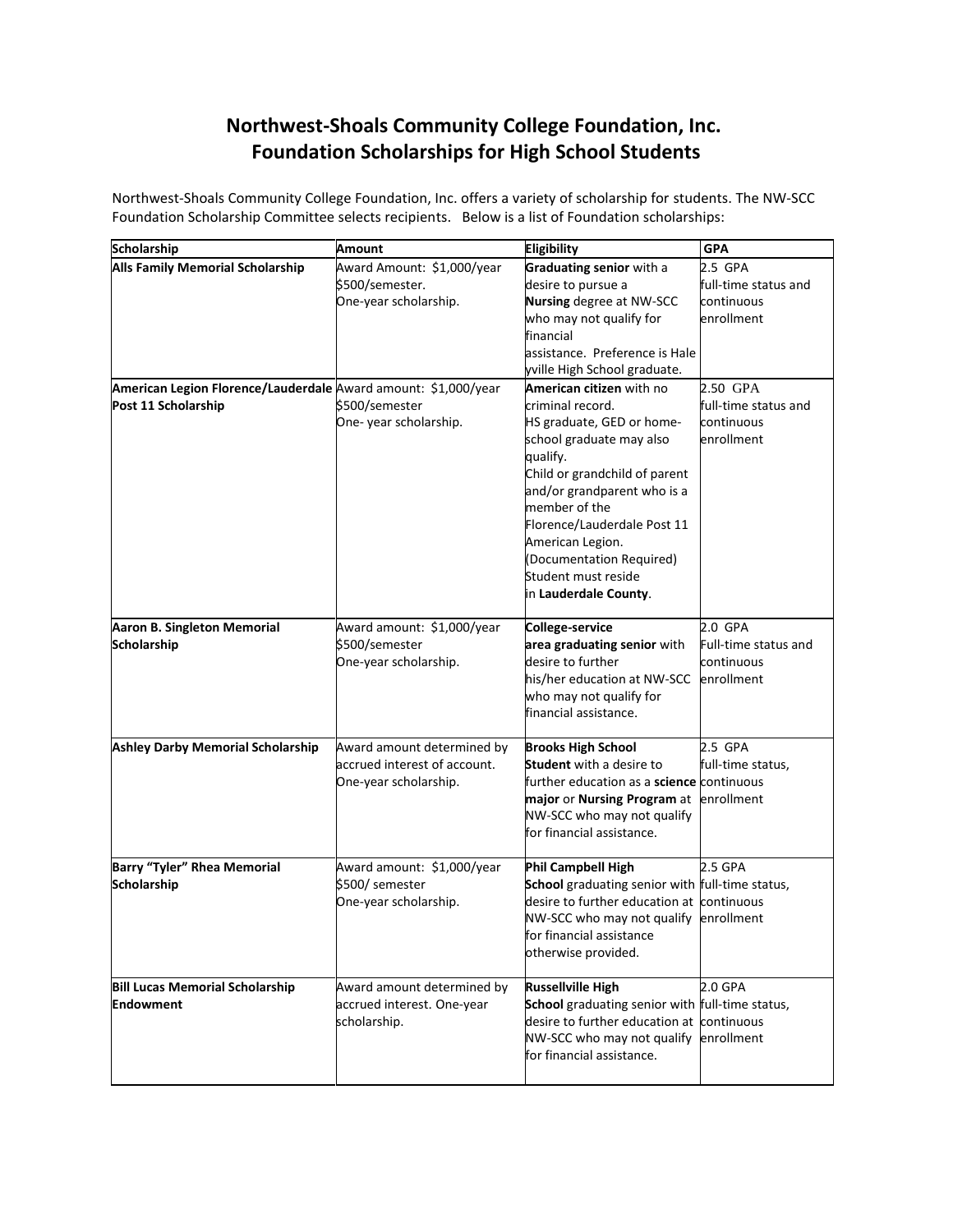| <b>Billy Bowling Memorial Scholarship</b><br><b>Endowment</b>                           | Award Amount: Tuition for<br>16 credit hours for fall and<br>spring semester. One-year<br>scholarship                                                                                                                                                                     | College-service<br>area H.S. senior with desire to full-time status,<br>further his/her education at<br>NW-SCC and may not qualify<br>for financial assistance.                                                                                                                                                                                                                                                                                                                          | 2.75 GPA<br>continuous<br>enrollment                                         |
|-----------------------------------------------------------------------------------------|---------------------------------------------------------------------------------------------------------------------------------------------------------------------------------------------------------------------------------------------------------------------------|------------------------------------------------------------------------------------------------------------------------------------------------------------------------------------------------------------------------------------------------------------------------------------------------------------------------------------------------------------------------------------------------------------------------------------------------------------------------------------------|------------------------------------------------------------------------------|
| <b>Broughton Isom Memorial</b><br><b>Scholarship Endowment</b>                          | Award amount determined by<br>accrued interest of<br>account. One year-scholarship.                                                                                                                                                                                       | Phil Campbell High<br><b>School</b> senior with desire to<br>further his/her education at<br>NW-SCC who may not qualify<br>for financial aid.                                                                                                                                                                                                                                                                                                                                            | 2.0 GPA<br>full-time status,<br>continuous<br>enrollment                     |
| <b>Buffaloe Endowed Scholarship</b>                                                     | <b>Award Amount: Endowment</b><br>will pay for 12 credit hours per<br>semester not to exceed<br>\$6,000/year or \$3,000/per<br>semester<br>Renewable for four (4) semesters student raised by single parent.<br>if student continues to meet<br>eligibility requirements. | College-service area<br>graduate who is first<br>generation college<br>student. Based on guardian's<br>educational history where<br>Student(s) who need financial<br>assistance and not receiving<br>other aid such as Pell Grant,<br>etc. Joe and Doris Buffalo<br>believed in, and encouraged<br>those who did not have<br>adequate financial<br>resources. This scholarship is<br>to provide encouragement to<br>those who want to pursue<br>his/her dream of a college<br>education. | $2.0$ GPA<br>Continuous<br>enrollment                                        |
| Diana Ashe-Clayton Memorial<br><b>Scholarship</b>                                       | Award amount: covers tuition,<br>fees, books, and childcare for<br>one child for one academic<br>year.                                                                                                                                                                    | College-service area single<br>parent with a desire to<br>further education at NW-<br>SCC who may not qualify for<br>financial aid.                                                                                                                                                                                                                                                                                                                                                      | 2.5 GPA                                                                      |
| <b>Edward Fennel Mauldin Endowed</b><br>Scholarship                                     | Award amount: \$2,500/year for First-generation high school<br>tuition, fees and books<br>\$1,250/semester<br>Two year or four-semester<br>scholarship.                                                                                                                   | senior in Colbert, Lauderdale, full-time status,<br>Lawrence or Franklin<br>County with a desire to<br>further education at NW-SCC<br>and may not qualify for<br>financial assistance.                                                                                                                                                                                                                                                                                                   | 2.0 GPA<br>continuous<br>enrollment,<br>renewable for<br>one additional year |
| <b>NW-SCC Foundation Scholarship</b>                                                    | Award amount: \$1,700 /year<br>\$850/semester<br>One-year scholarship.                                                                                                                                                                                                    | College-service area<br>senior with desire to further<br>his/her education at NW-SCC<br>who may not qualify for<br>financial assistance otherwise<br>provided.                                                                                                                                                                                                                                                                                                                           | 3.0 GPA<br>full-time status,<br>continuous<br>enrollment                     |
| $GIST -$<br>Mattie Lou Gist Memorial Scholarship \$500/per semester<br><b>Endowment</b> | Award amount: \$1,000/year<br>One-year scholarship.                                                                                                                                                                                                                       | First priority for<br>the scholarship given to<br>employees or families<br>of employees of G&G/FMI,<br>regardless of the place of<br>their residence.<br><b>Students from Franklin</b><br>County, Alabama who wish to<br>obtain a nursing degree from<br>NW-SCC or who wish to                                                                                                                                                                                                           | 2.75 GPA<br>full-time status,<br>continuous<br>enrollment                    |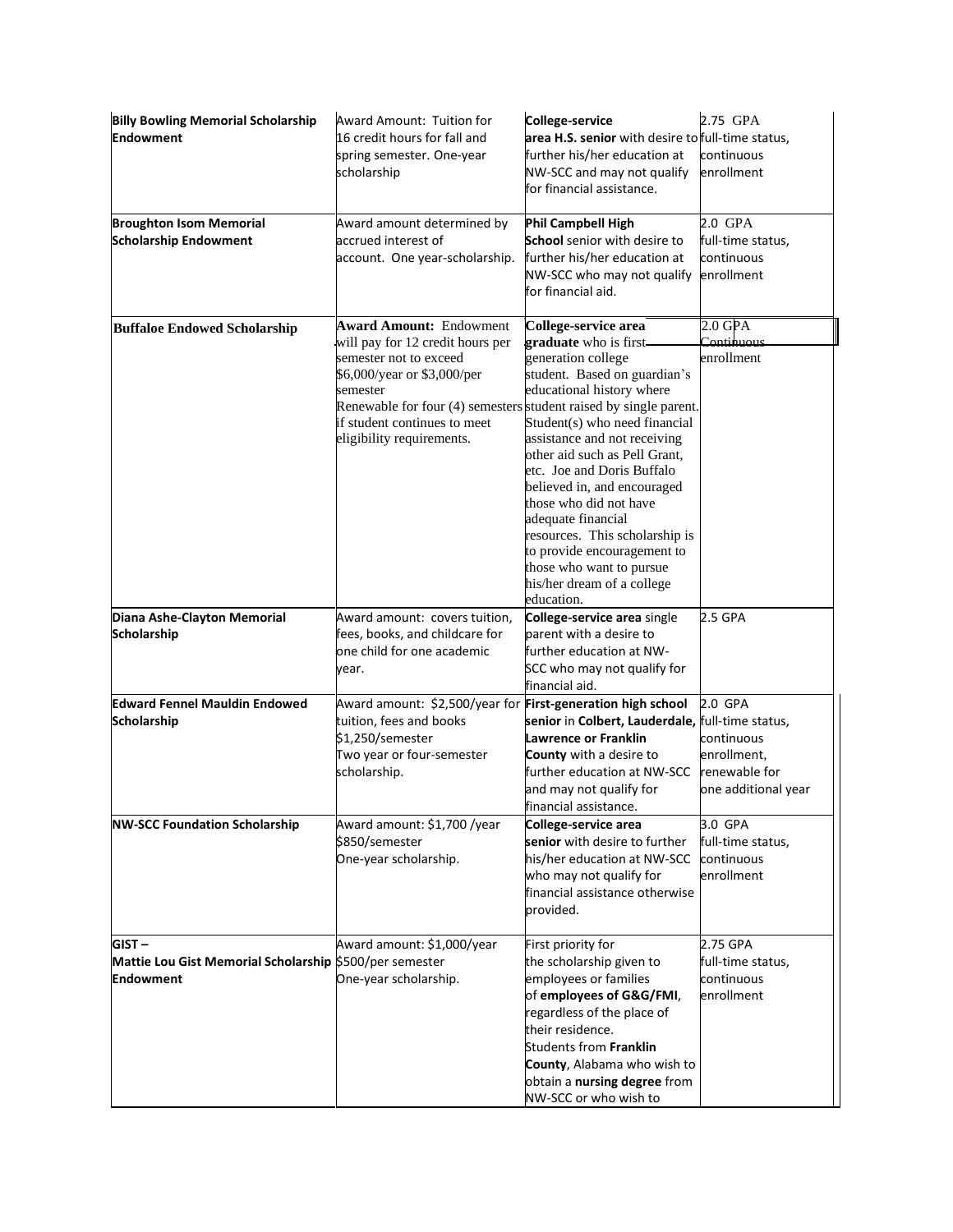|                                                                    |                                                                                     | complete the basic<br>preparations at NW-SCC to<br>pursue a 4-year degree in<br>nursing or related medical<br>fields may also apply.<br>Applicants must have an<br>expressed financial need and<br>must remain in good standing<br>with NW-SCC.                                                                                                                                                                                                                                                                         |                                                           |
|--------------------------------------------------------------------|-------------------------------------------------------------------------------------|-------------------------------------------------------------------------------------------------------------------------------------------------------------------------------------------------------------------------------------------------------------------------------------------------------------------------------------------------------------------------------------------------------------------------------------------------------------------------------------------------------------------------|-----------------------------------------------------------|
| $GIST -$<br>Orben F. Gist Memorial Scholarship<br><b>Endowment</b> | Award amount: \$1,000/year<br>\$500/per semester<br>One-year scholarship.           | First priority<br>for scholarship given to<br>employees or families<br>of employees of G&G/FMI,<br>regardless of the place of<br>their residence.<br><b>Students from Franklin</b><br>County, Alabama who wish to<br>obtain a technical<br>degree from NW-SCC or who<br>wish to complete the basic<br>preparations at NW-SCC to<br>pursue a 4-year degree<br>in engineering or technology<br>may also apply. Applicants<br>must have an expressed<br>financial need and must<br>remain in good standing with<br>NW-SCC. | 2.75 GPA<br>full-time status,<br>continuous<br>enrollment |
| Howell Heflin Memorial Scholarship                                 | Award Amount: \$1,500/year<br>\$750/per semester<br>One-year scholarship.           | College-service<br>area graduate with a desire to full-time status,<br>further education at NW-SCC<br>who may not qualify for<br>financial assistance.                                                                                                                                                                                                                                                                                                                                                                  | 2.75 GPA<br>continuous<br>enrollment                      |
| Joseph W. Wade Memorial<br><b>Scholarship</b><br><b>Endowment</b>  | Award amount determined<br>by accrued interest of account.<br>One-year scholarship. | College-<br>service graduate with desire<br>to further education at NW-<br>SCC who may not qualify for<br>financial assistance.                                                                                                                                                                                                                                                                                                                                                                                         | 2.5 GPA<br>full-time status,<br>continuous enrollment     |
| Joshua "Josh" Green Memorial<br><b>Scholarship Endowment</b>       | Award amount determined by<br>accrued interest of account.<br>One-year scholarship. | <b>Russellville High</b><br>School graduating senior with full-time status,<br>a desire to further education<br>at NW-SCC who may not<br>qualify for financial<br>assistance.                                                                                                                                                                                                                                                                                                                                           | 2.5 GPA<br>continuous enrollment                          |
| Karen Thompson Memorial<br>Scholarship                             | Award amount determined by<br>accrued interest of account.<br>One-year scholarship. | <b>Florence High</b><br><b>School</b> graduating seniors in<br>Talent Search Program with a<br>desire to further education at<br>NW-SCC and may not qualify<br>for financial assistance<br>otherwise provided.                                                                                                                                                                                                                                                                                                          | 2.5 GPA<br>Full-time status,<br>continuous enrollment     |